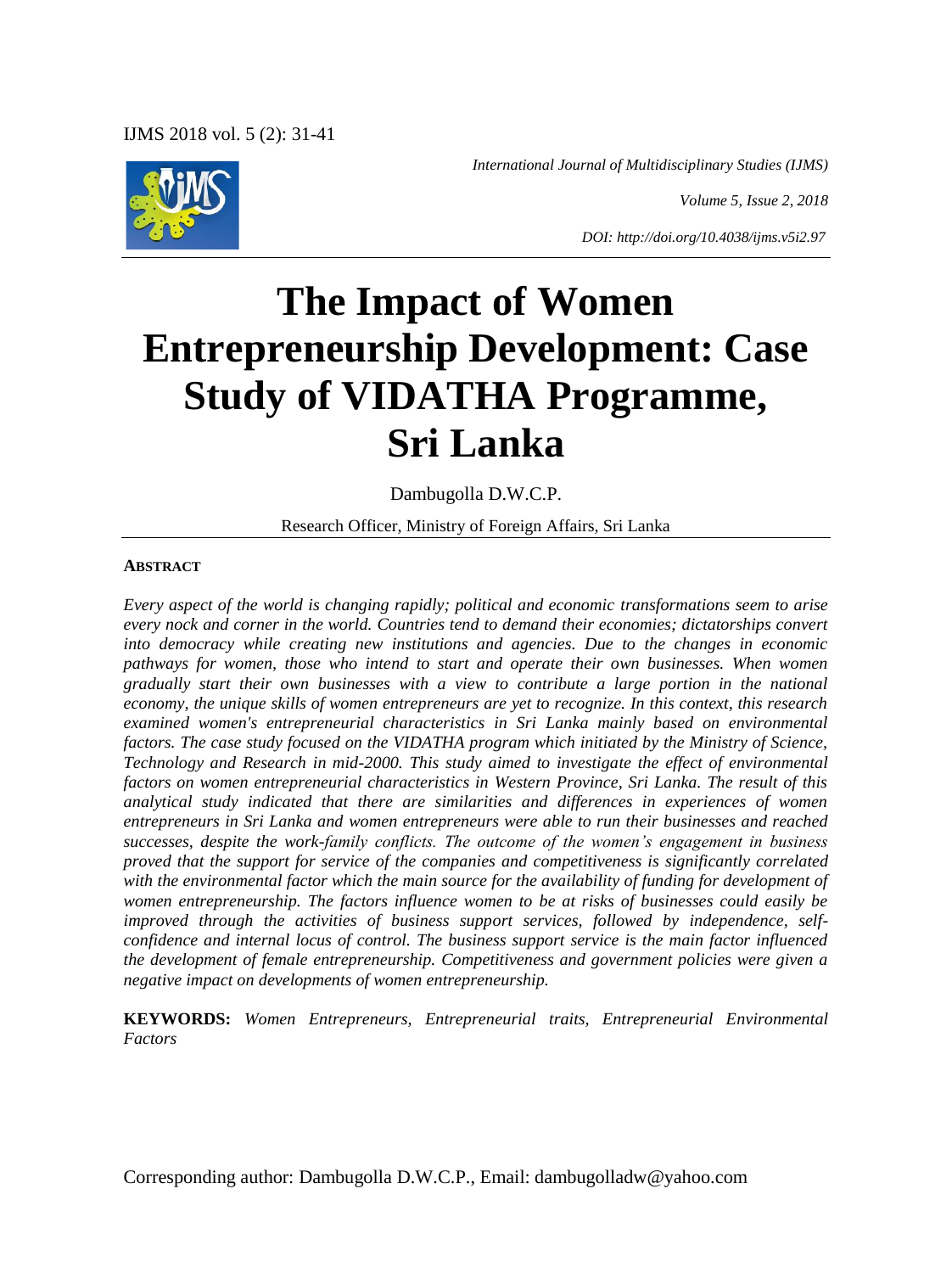## **1. INTRODUCTION**

More women now participate in paid employment than at any other time in history across all geographical regions (Heintz, 2006) and therefore, the emergence of women entrepreneurship in the past two decades is not a coincidence (Hisrich and Brush, 2006). The entire business environment has changed and women are being encouraged to participate in various business activities – a process that was unimaginable decades ago (Pink, 2004).

Women-owned businesses are growing rapidly all over the world. While no exact data are available on the number of women entrepreneurs (Stevenson, 1990), today, women in advanced market economies own more than 25% of all businesses (Bhatt, 1991) and womenowned businesses in South Asia are growing rapidly (Bodrova, 1993), and in Sri Lanka (Moonasinghe, 2000). Entrepreneurship offers tremendous opportunities for women by opening doors to greater self-sufficiency, selfesteem, education, and growth, not only for the women themselves but also for their families and their employees (Estes, 1999). While there are constraints and lack of support for women entrepreneurs to conduct business (Staseson, 2001), many women are doing so regardless, and are doing so successfully (Blacklock, 2000).

It has been found that women business operators in Sri Lanka have been mostly concentrated in three subsectors that have been extensions of the skills utilized at their homes; food processing, garments, and handicrafts and there is very little indication that majority of such women had been able to upscale their activities even within these sub-sectors or that they have been able to expand into other subsectors through diversification (Kodithuwakku and Perera, 2003). Another tradition that has greatly contributed to the emergence of women entrepreneurship is the intensive involvement of women in family-owned businesses (Jayaweera, 1996). Recent developments indicate that women diversify into non-traditional sectors, which are more service-oriented (Bird and Brush, 2002). However, women-owned businesses are becoming more important in less traditional sectors like transportation, communication, finance, insurance and real estate (Gosselin and Grise, 2004).

The number of Women Entrepreneurs and Women Decision-makers in an economy is an important indicator of gender-related policies. In Sri Lanka, 25 percent of the establishments are run by women entrepreneurs or decision makers, while its percentage in the rural areas (35 percent) is significantly higher than that of the urban areas (28percent). The Listing of the Economic Census also reports that the country's economy comprises of around 1.02 million establishments of which 71,126 small scale establishments and 10,405 are medium scale establishments. (Economic Census 2013/2014)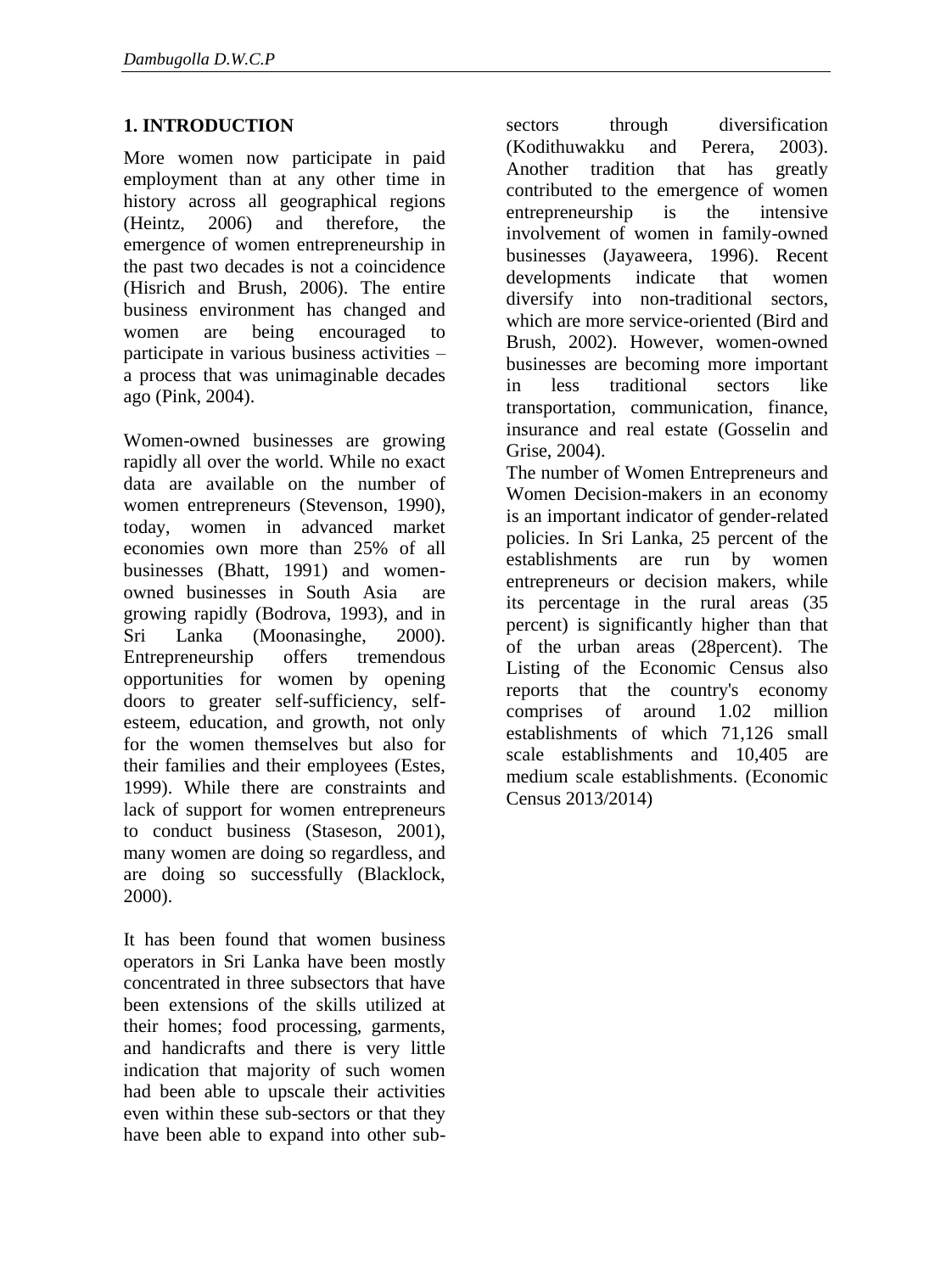|              | <b>No. of Establishments</b> |              |                            |                                 |                    |  |
|--------------|------------------------------|--------------|----------------------------|---------------------------------|--------------------|--|
|              | <b>Total</b>                 | % Registered | % Run by<br><b>Females</b> | % With Sole<br><b>Ownership</b> | Persons<br>Engaged |  |
| Total        | 1,019,681                    | 57.6         | 24.8                       | 90.4                            | 3,003,119          |  |
| Micro        | 935,736                      | 54.6         | 26.3                       | 93.1                            | 1,338,675          |  |
| <b>Small</b> | 71,126                       | 89.1         | 8.3 <sup>3</sup>           | 64.5                            | 529,751            |  |
| Medium       | 10,405                       | 100.0        | 6.1                        | 35.9                            | 386,756            |  |
| Large        | 2,414                        | 100.0        | 4.6 <sub>1</sub>           | 20.3                            | 747,937            |  |

# **Table 1:** Number of Industry establishment – 2013-2014

(Department of Census and Statistics, 2013/2014)

### **Characteristics of Women Entrepreneurs**

Women in entrepreneurship possess dual characteristics (for instance, they are firstly women and secondly entrepreneurs). Therefore, women entrepreneurs possess characteristics which include adaptability (Kilby, 1968), innovativeness/creativity (Schumpeter, 1934. Drucker,1985), strength and internal locus of control (Annenkova, 2001), ability to think and reason fast and endure (Mayoux, 2001), managerial skill, accountability and credit risk (Thomson, 2002). Factors that motivate women entrepreneurs have been identified to include, dissatisfaction with "glass ceiling" (Farniloni, 2007) or limits on their earnings and advancement (Stoner and Fry,1982), need to improve quality of life (Cooper, 1983), desire to earn more income, growth and innovation (Carland et.al 1984), desire for independence, risktaking propensity (Brockhaus, 1980), education, freedom, job flexibility and previous experience (Mansor, 2005).

## **Women Entrepreneurial Development and Environmental Factors**

Development connotes a human multifarious and divergent process, manifested in every field of endeavor, which entails the overall improvement of man and his well being, to the level of the social group which involves an increased capacity to regulate both internal and external relations (Rodney, 1976). On the other hand, the environment is the interrelated and interdependent variables or forces which affect the ways business operates. The business environment is highly dynamic and hence controls the operations and activities of business ventures. The understanding of the dynamism and the effect of environment on women entrepreneurial development is very important for policy making. Kantor (1999) and Iheduru (2002) saw family influence as the antecedent of women entrepreneurial development. Ronstadt (1984), Morris and Lewis ( 1991) and lLO (1998) included infrastructure, legal, regulatory, economic and socio-cultural variables such as rapid and threatening change, one's family, school and work environment as the environmental factors that can affect women entrepreneurs.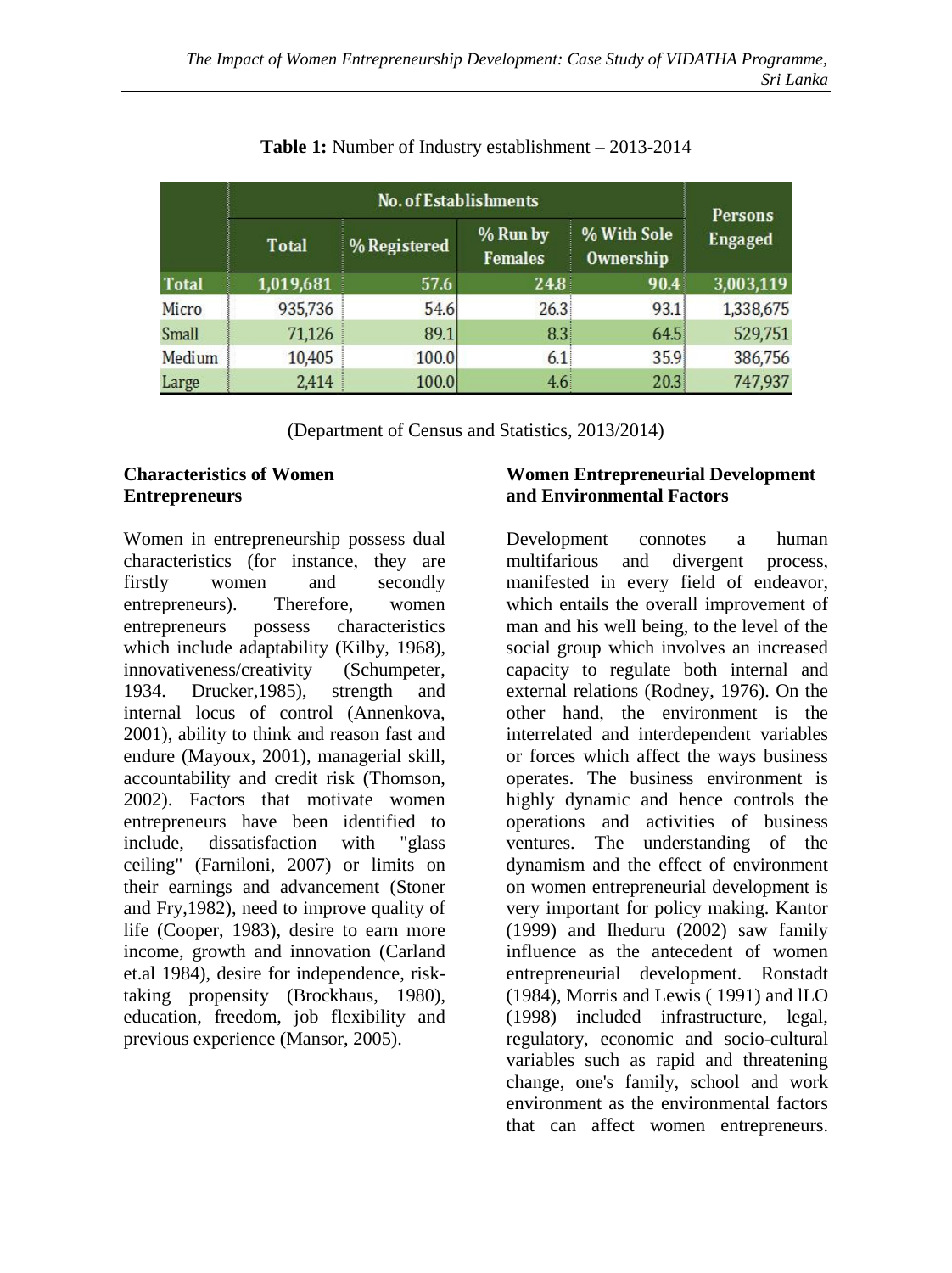Watkins and Watkins (1986) further classified these factors into 'push' and 'pull' factors. Keeble and Walker (1994) looked at the environmental factors from the perspective of the developmental setting that stimulates local market. Several environmental indicators have been identified as the major factors that can either hinder or inhibit women entrepreneurs. Minniti and Arenius (2003) argue that these factors are the supportive services that enhance women entrepreneurial development. ILO (2003) regards environment factors as the external factors that include: (i) government policy (fiscal and legislative framework), (ii) access to appropriate business development support, (iii) access to finance and financial services and (iv) community and family. Mansor (2005) enumerated these factors, namely: venture capital availability, the presence of experience, technically skilled labour force, accessibility of suppliers, customers, new markets, government influences, land, transportation, new technological development, supporting services and living condition.

# **The VIDATHA Programme**

The VIDATHA concept (technology to village - Gamata Thakshanaya) program was initiated during mid-2000 to enhance the rural economy. It was a timely needed mechanism to transfer locally developed technologies to potential small and medium scale entrepreneurs among the rural folk in Sri Lanka. Therefore the VIDATHA is an indigenous term for the Transfer of Science and Technology. (VI – Vidyawa; Da- Dana; Tha– Takshanaya) The Vision of the VIDATHA Program is "utilization of the full potential of Science and Technology (S&T) to improve the living standards of Sri Lankans, giving priority to the village which hitherto has

not attracted attention". The core objective of the VIDATHA program is "to transfer scientific and technological know-how of locally developed simple technologies - both industrial and agricultural - to rural people through various programs and thereby develop small and medium scale entrepreneurs in the rural sector with a view to uplift the living standards of rural people while eradicating poverty and reducing unemployment".

The VIDATHA program was officially launched in 2005 with the approval of the Cabinet of Ministers. It was announced in the Budget Speech of 2005 and it was envisaged to establish a VRC in each Divisional Secretariat, to function as a focal point of transfer of technologies to villages. It was expected to transfer primary technologies free of charge, secondary technologies for a concessionary rate while tertiary technologies for a fair price.

In order to achieve the objectives of the VIDATHA Program, 307 science graduates were recruited as Science & Technology Officers (STO) to give leadership in transferring technologies at village levels under the close supervision of the Divisional Secretary of the area. The STO is assisted by a Field Coordinator, a Computer Operator and an Office Assistant (Peon) in the delivery of functions of a VRC. In addition, another 27 graduates were recruited as Technology and Human Resource Promotional Assistants and they are supposed to help entrepreneurs in packaging and marketing aspects. The VRCs maintain computer databases of ready-to-transfer technologies, natural resources in the Divisional Secretarial divisions, lists of entrepreneurs they developed and other existing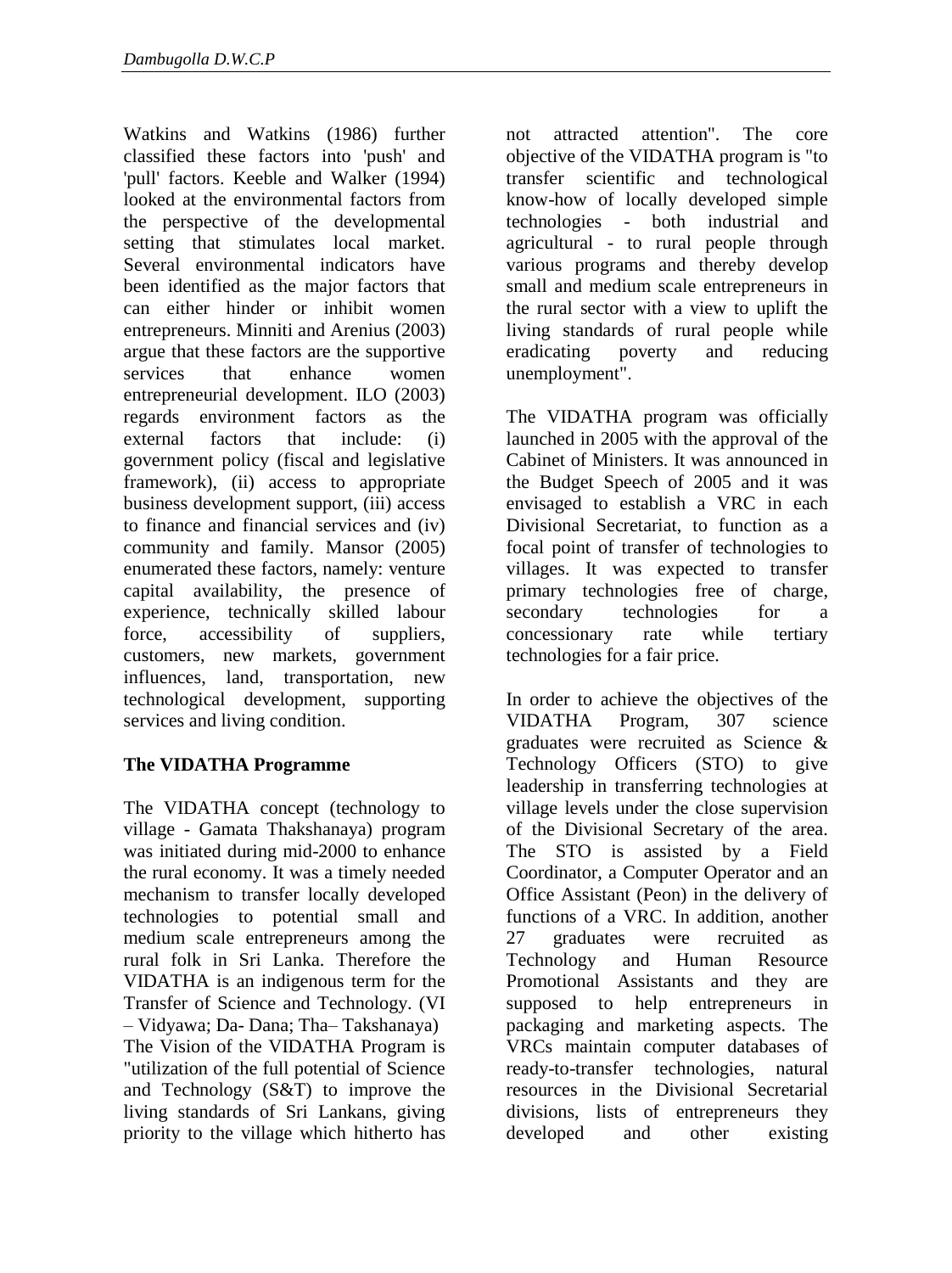entrepreneurs in Divisional Secretarial divisions. Besides, CDs, brochures and leaflets about available technologies are kept there for public information. The VRCs are also provided with some equipment such as a bakery oven, dehydrator, virgin coconut oil extractor, yogurt incubator and computers for training and providing information to village people.

Therefore, this study is aimed to investigate the effect of environmental factors on women entrepreneurial characteristics in Western Province, Sri Lanka. To achieve this objective, the following research questions will be addressed: How those environmental factors affect women entrepreneurship development? How these factors affect to development of women entrepreneurship in developing countries? Is there any relationship between environmental factors and women entrepreneur's traits? Answers to the above questions, this paper is ordered as literature review, conceptual framework and an explanation of the research methods, report and discussion of findings and summary, conclusions, policy suggestions, and future research.

# **2. METHODOLOGY**

The aim of the study is to discuss and analyze the effects of different factors (mentioned below) to become a women entrepreneur. The structured questionnaire was designed for this purpose to collect the qualitative data. The data consists of a survey carried out among women entrepreneurs in VIDATHA program, Ministry of Science Technology and Research in 2015. The questionnaire has two sections: Section A consists on queries on the demographic data of the respondents (Age distribution, marital

status, nature of the business, educational background), Section B is on the effect of environmental factors to become as an entrepreneur, women entrepreneurial traits and women entrepreneurship development through technology transfer.

To identify the relationship between entrepreneurial traits and environmental factors in terms of Women Entrepreneurship Development a regression model developed as follows.  $Y_1 + a + b1X1i + b2X2i +$ …………………….. + bnXni, Where:  $Y =$  Women Entrepreneurship Development  $a =$  Constant  $b =$ Slope  $X1 =$  Accessibility to Financing  $X2 =$  Support Service  $X3 =$  Family conflict  $X4 =$  Competiveness  $X5 =$  Government Policy

Accordingly, the following hypothesis were formulated

H1: Women Entrepreneurial traits are strongly influenced by environmental factors

H2: There is a significant relationship between environmental factors and women entrepreneurship development through technology transfer

# **2.1 Population, Sample Selection and Data Collection**

This study was conducted among the registered women business operators of the VIDATHA program (conducting by the Ministry of Science, Technology and Research) of the Nine Provinces in 2015. A list of registered women business operators was obtained from the VIDATHA Program; a total of 125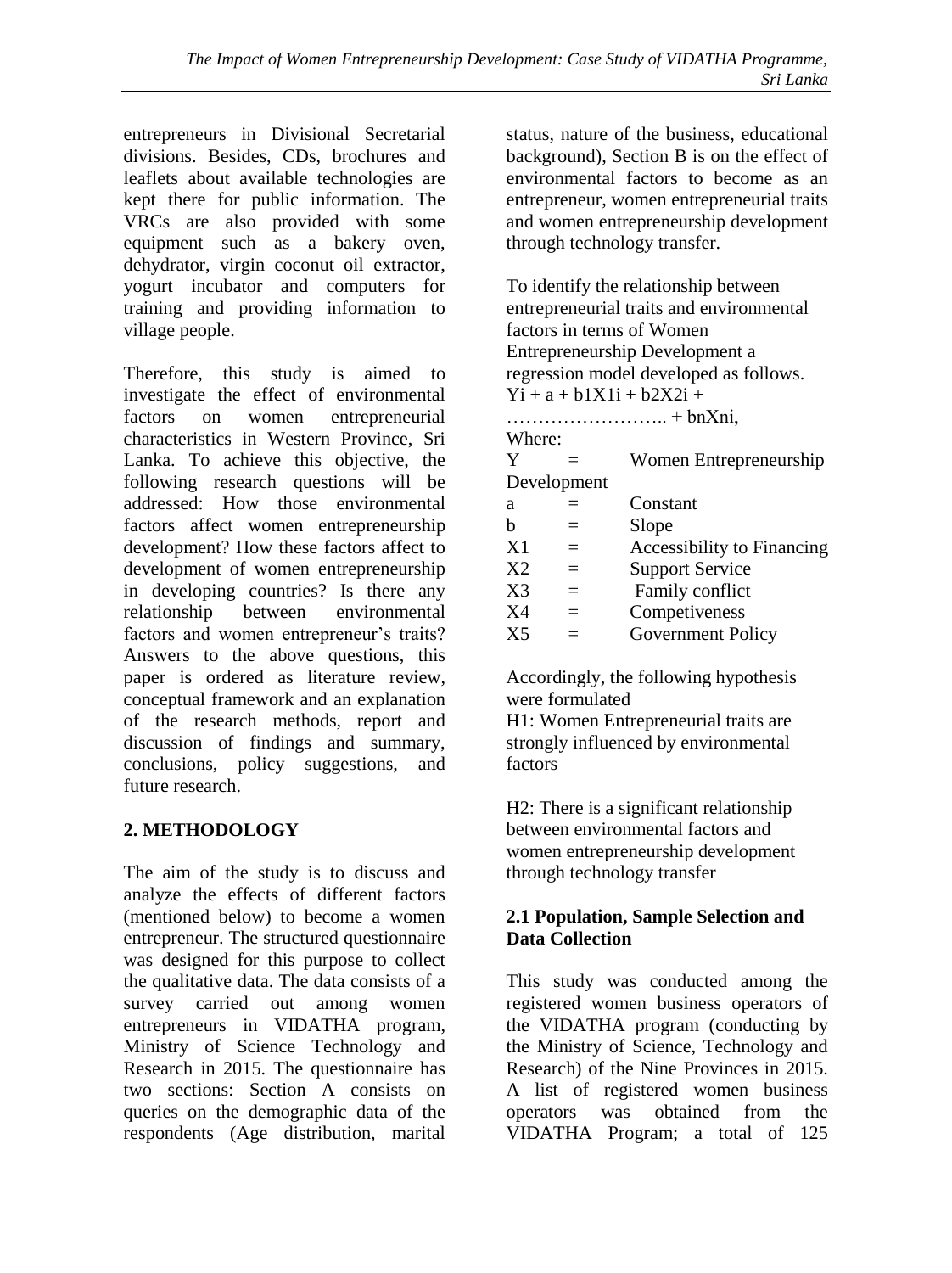questionnaires were distributed and received only 118 (94.4% received). Women business operators were members of the program under five different types of businesses. Simple Random Sample was stratified based on industry and the probability proportionate to size. Fifty

two percent (52%) of the population is covered in the sample and the respective women business operators were drawn at a fixed interval basis within the strata that amount to a sample of 59 women business operators.

|   | <b>Industry Sector</b>          | <b>Population Size</b> | <b>Sample</b><br><b>Size</b> |
|---|---------------------------------|------------------------|------------------------------|
|   | <b>Agro Based Products</b>      | 14                     |                              |
|   | <b>Food-Based Products</b>      | 16                     |                              |
| っ | Garment and Tailoring           | 56                     | 28                           |
|   | Leather & Rexene Based Products | 20                     |                              |
|   | Other                           | 12                     |                              |
|   | <b>TOTAL</b>                    | 118                    |                              |

**Table 2:** Population & Sample selection

**Sources**: Annual Report, Ministry of Science, Technology and Research, 2015

## **3. RESULT**

#### **Demographic Variables**

This paper focuses on the impact of the environment created by VIDATHA program on Sri Lankan women entrepreneurs. The first task is to discuss the demography of Sri Lankan women entrepreneurs (Table 3). According to the survey results of this study, results show that 74.5% women entrepreneur's ages between 20-50 and married whereas 67.8% were married and 32.2% were

unmarried. Also, they had children ranging 1 to 4. Women entrepreneurs in this study engaged in Agro-based products – 11.9%, Food-based products – 13.6%, Garment and Tailoring – 47.5%, Leather and Rexene based products – 16.9% and other  $-10.2$ %. The education level of the women entrepreneurs were 33.9% passed GCE (A/L) which is highest. Second highest is Technical education – 23.7%, Seminar/Workshops – 16.9%, GCE (O/L) – 15.3% and By Experience – 10.2%.

| <b>Variables</b> | <b>Items</b> | <b>Total</b> | Percentage |
|------------------|--------------|--------------|------------|
| Age              | $20 - 30$    |              | 18.6%      |
|                  | 31-40        | 22           | 37.3%      |
|                  | $41 - 50$    | 11           | 18.6%      |
|                  | 51-60        | g            | 15.3%      |
|                  | Above 61     | 6            | 10.2%      |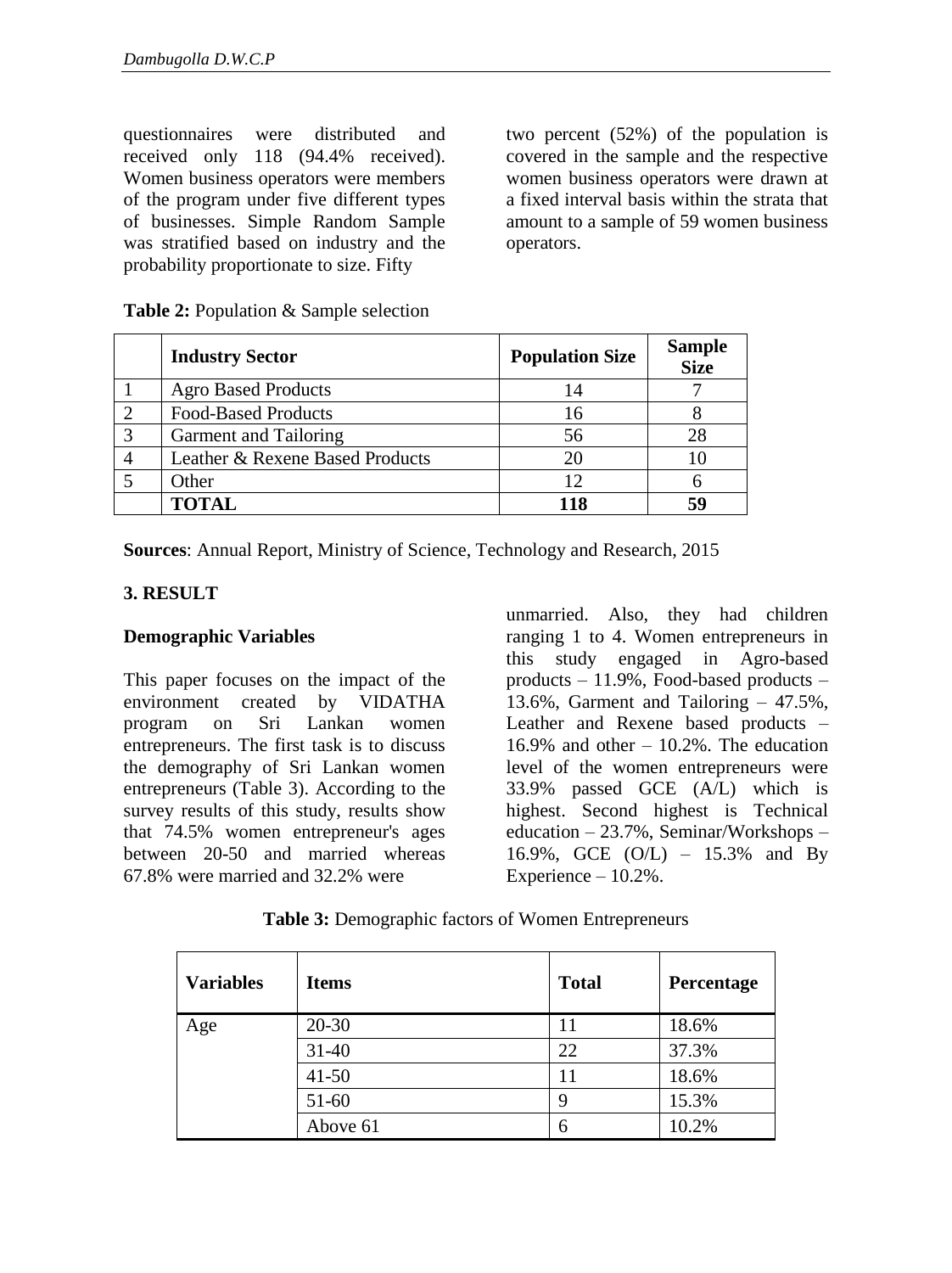| Education       | GCE(O/L)                                       | 9              | 15.3% |
|-----------------|------------------------------------------------|----------------|-------|
| Level           | GCE (A/L)                                      | 20             | 33.9% |
|                 | Technical                                      | 14             | 23.7% |
|                 | By Experience                                  | 6              | 10.2% |
|                 | Seminars/Workshops                             | 10             | 16.9% |
| Type of         | <b>Agro Based Products</b>                     | 7              | 11.9% |
| <b>Business</b> | <b>Food-Based Products</b>                     | 8              | 13.6% |
|                 | Garment and Tailoring                          | 28             | 47.5% |
|                 | Leather and Rexene<br><b>Based</b><br>Products | 10             | 16.9% |
|                 | Other                                          | 6              | 10.2% |
| No of           | $\Omega$                                       | 19             | 32.2% |
| Children        | 1                                              | $\overline{2}$ | 3.4%  |
|                 | $\overline{2}$                                 | 23             | 39.0% |
|                 | 3                                              | 12             | 20.3% |
|                 | 4                                              | 3              | 5.1%  |

**Source**: Field Survey 2015

#### **Environmental Factors and Entrepreneurial Traits**

Mean of the independent and dependent variables were calculated to test the hypothesis. (Table 4). According to the 5 point Likert scale model, items with a mean score of three and above can be used to be in concordance with the position of the questions in the questionnaire. Values below three indicated a need for development in the respective areas of Women Entrepreneurship Development. Values higher than three represent a positive impact on women entrepreneurship. According to the results of this study accept internal locus of control and women entrepreneurs' strength and energy, other traits need for development.

|                                | <b>Mean</b> | <b>Std. Deviation</b> |
|--------------------------------|-------------|-----------------------|
| <b>Risk Taking</b>             | 2.34        | 1.347                 |
| Inter Locus of Control         | 3.47        | 1.443                 |
| <b>Tolerance For Ambiguity</b> | 2.17        | 1.162                 |
| <b>Strength And Energy</b>     | 3.44        | 1.303                 |
| Creative And Innovative        | 2.51        | 1.305                 |
| Independence                   | 2.15        | 1.201                 |
| Self Esteem                    | 2.25        | 1.308                 |
| Self Confidence                | 2.32        | 1.319                 |
| Competitiveness                | 2.66        | 1.268                 |
| Pro-activeness                 | 2.10        | 1.062                 |
| Self Achievement               | 2.64        | 1.256                 |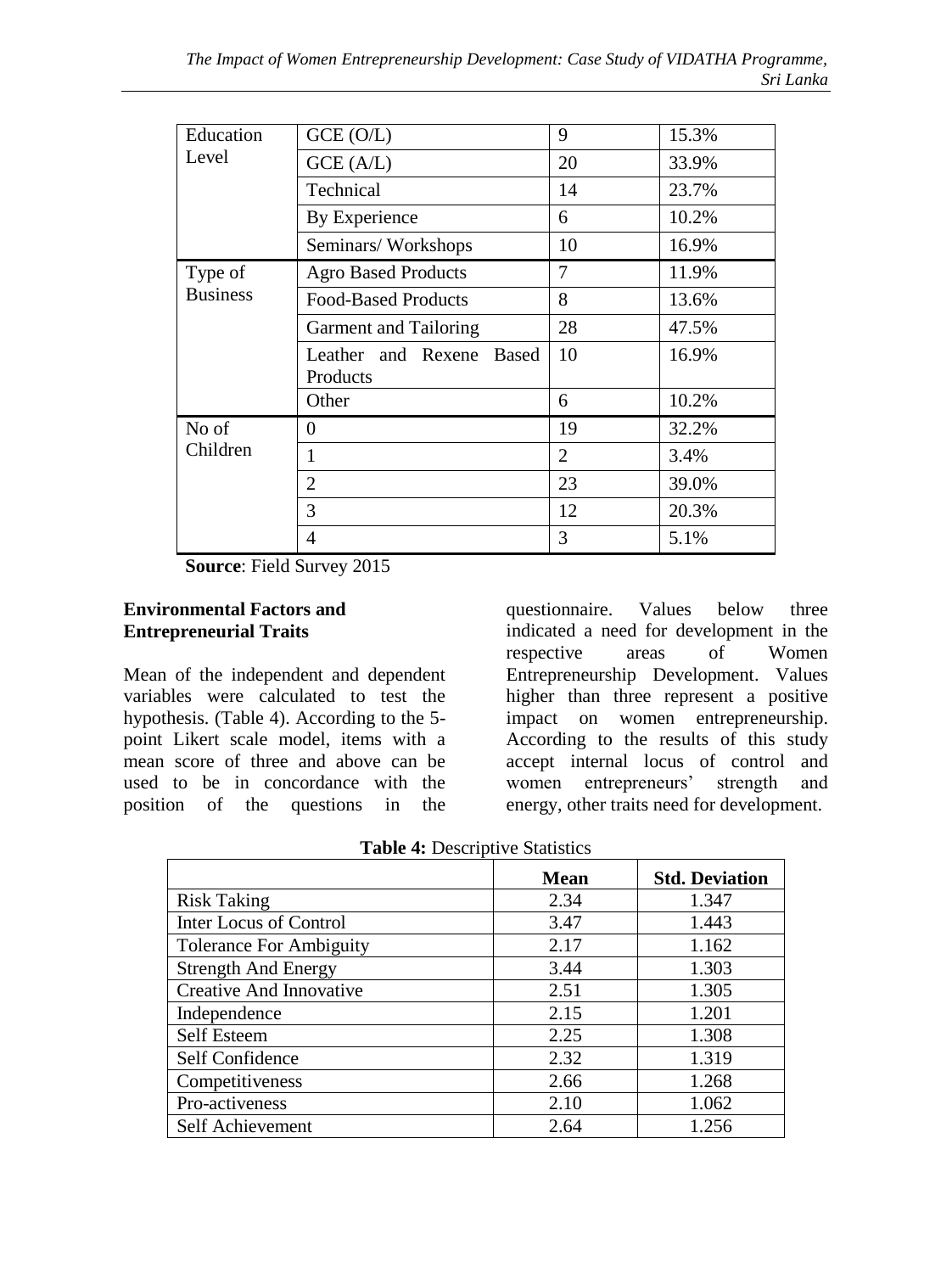| Accessibility to Financing | l.88 | 1.115 |
|----------------------------|------|-------|
| <b>Support Service</b>     | 2.24 | .291  |
| Family support             | 1.93 |       |
| Competitiveness            | ' 78 | .984  |
| <b>Government Policy</b>   |      |       |

**Source**: Field survey 2015.

#### **Correlation Analysis**

Correlation was examined between the entrepreneurial traits of women

entrepreneurs and environmental factors through correlation analysis. Correlation matrix is given in the following table.

#### **Table 5:** Correlations between Entrepreneurial Traits and Environmental Factors

|                      | Accessibility        | Support              |                |               | Government          |
|----------------------|----------------------|----------------------|----------------|---------------|---------------------|
|                      | <b>To Financing</b>  | Service              | Family support | Competiveness | Policy              |
| <b>Risk Taking</b>   | .452                 | .796 <sup>2</sup>    | $-.192$        | $-.333$       | .363                |
| Inter Locus of       | $-.350$              | $-.682$              | .031           | .124          | $-.396$             |
| Control              |                      |                      |                |               |                     |
| <b>Tolerance For</b> | $.322+$              | $.432$ <sup>*</sup>  | $-.111$        | $-.238$       | .194                |
| Ambiguity            |                      |                      |                |               |                     |
| <b>Strength And</b>  | $-.212$              | $-.299$ <sup>*</sup> | $-.169$        | $-.138$       | .010                |
| Energy               |                      |                      |                |               |                     |
| Creative And         | .149                 | .388 <sup>°</sup>    | $-.273$        | $-.247$       | .044                |
| Innovative           |                      |                      |                |               |                     |
| Independence         | $.413$ <sup>**</sup> | $.688^{\degree}$     | .021           | $-.117$       | .232                |
| Self Esteem          | .257                 | $.495$ <sup>**</sup> | .012           | $-.210$       | .056                |
| Self Confidence      | .472                 | $.683$ <sup>**</sup> | $-.114$        | $-.330$       | $.382$ <sup>*</sup> |
| Competitiveness      | .154                 | .187                 | $-.041$        | $-.033$       | .011                |
| Pro-activeness       | .156                 | .183                 | $-.009$        | $-.011$       | $-.023$             |
| Self-Achievement     | .425                 | .308 <sup>°</sup>    | $-.042$        | $-.051$       | .187                |

\*\*. Correlation is significant at the 0.01 level (2-tailed).

\*. Correlation is significant at the 0.05 level (2-tailed).

Source: Field survey 2015.

According to the Pearson Correlation analysis in the above table indicates that every aggregate variable has a mutual correlation with a statistical significance. According to the results, the strongest correlation exists between Risk taking propensity and Support services  $(r =$ .796). This represents that women entrepreneurs Risk taking propensity can

easily be enhanced through the activities of business support services. Second highest Independence and support services (r=.688). Followed by Selfconfidence (r=.683), Internal Locus of Control (r=.682) and support services.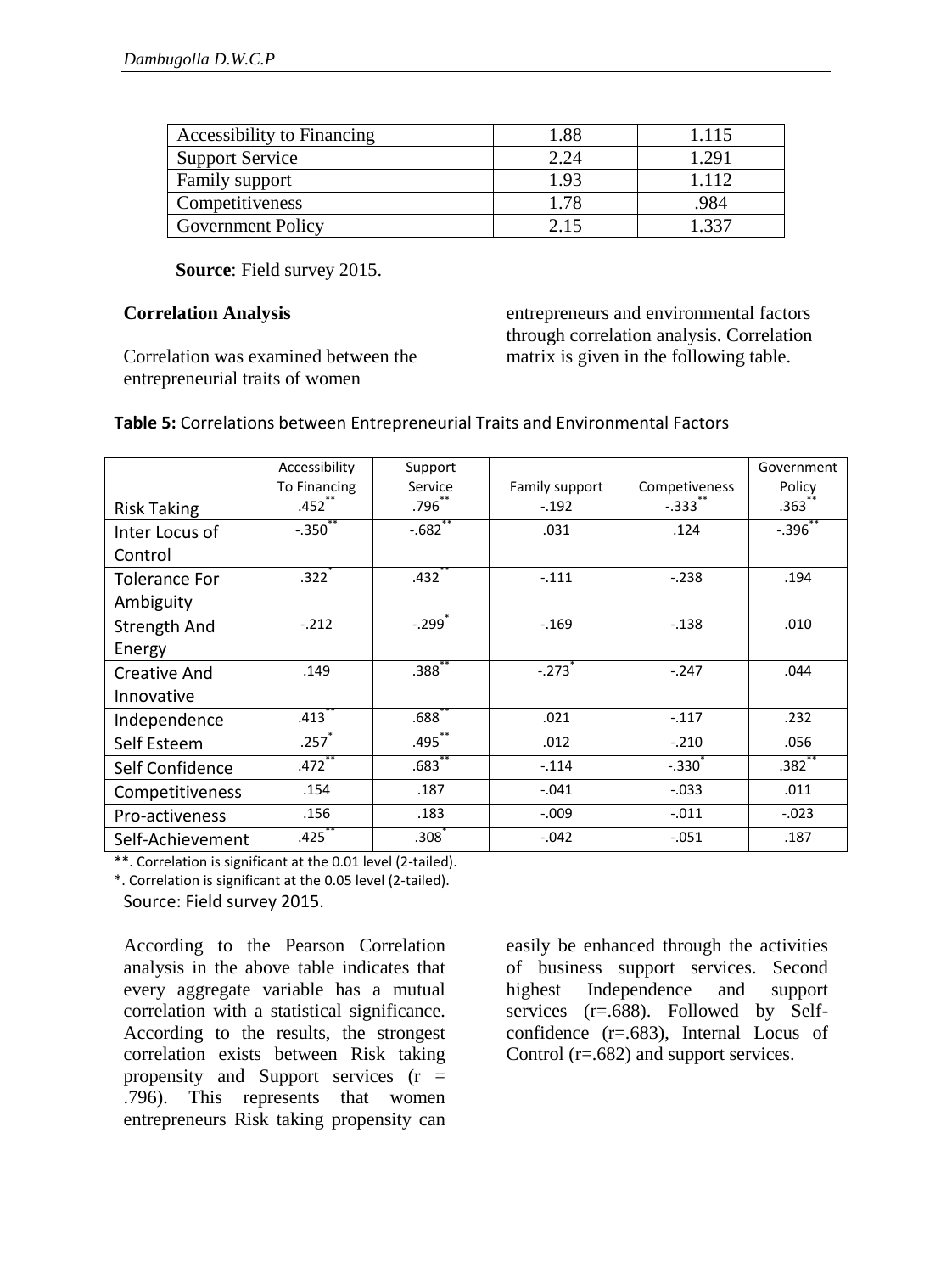## **Environmental Factors and Women Entrepreneurship**

The second hypothesis is a "there is a significant relationship between entrepreneurship development (WED). The dependent variable WED has been measured by women's ability to a start-up business, transform into a profitable business and expand their business. WED

measured through entrepreneurial traits. Correlation analysis describes the relationship between the dependent variable and independent variables. Multiple regression analysis is also done to determine the highest influence factor on WED. The following table indicated the coefficient values of independent and dependent variables.

Table 6: Coefficients<sup>a</sup>

|                            |                            | Un-standardized |       | Standardized |         |      |
|----------------------------|----------------------------|-----------------|-------|--------------|---------|------|
|                            |                            | Coefficients    |       | Coefficients |         |      |
|                            |                            |                 | Std.  |              |         |      |
| Model                      |                            | B               | Error | <b>B</b> eta | t       | Sig. |
|                            | (Constant)                 | 22.807          | 1.909 |              | 11.947  | .000 |
|                            | Accessibility to Financing | .539            | .804  | .109         | .671    | .505 |
|                            | <b>Support Service</b>     | 2.642           | .558  | .616         | 4.737   | .000 |
|                            | Family support             | .129            | .707  | .026         | .183    | .856 |
|                            | Competiveness              | $-716$          | .850  | $-.127$      | $-.842$ | .404 |
|                            | Government Policy          | $-.297$         | .546  | $-.072$      | $-.545$ | .588 |
| a. Dependent Variable: WED |                            |                 |       |              |         |      |

**Source**: Field survey 2015.

According to the values of the above table, Business support services are significantly correlated towards WED, because it's having highest t-value and beta value; that is  $t = 4.737$  and beta  $=$ 

.616. The model (Table 7) used for this research showed that only 51.3% of the dependent variables was able to explain by the independent variables  $(R2 = .513)$ . Therefore the model is not strongly fitted.

| Table 7: Model Summary b |
|--------------------------|
|--------------------------|

|       |                     |          | Adjusted R | Std. The error of |               |
|-------|---------------------|----------|------------|-------------------|---------------|
| Model |                     | R Square | Square     | the Estimate      | Durbin-Watson |
|       | $.716$ <sup>a</sup> | .513     | .467       | 4.04097           | 1.941         |

a. Predictors: (Constant), Gvt Policy, Family support, Support Service, Competitiveness, Accessibility To Financing b. Dependent Variable: WED

**Source**: Field survey 2015.

By considering the individual basis, Business support services which have the highest score of  $r = .705$  shows (Table 8) and secondly accessibility to financing (r=.496). Family support and Competitiveness indicated a negative association of  $r = -.207$  and  $r = -.3565$ respectively.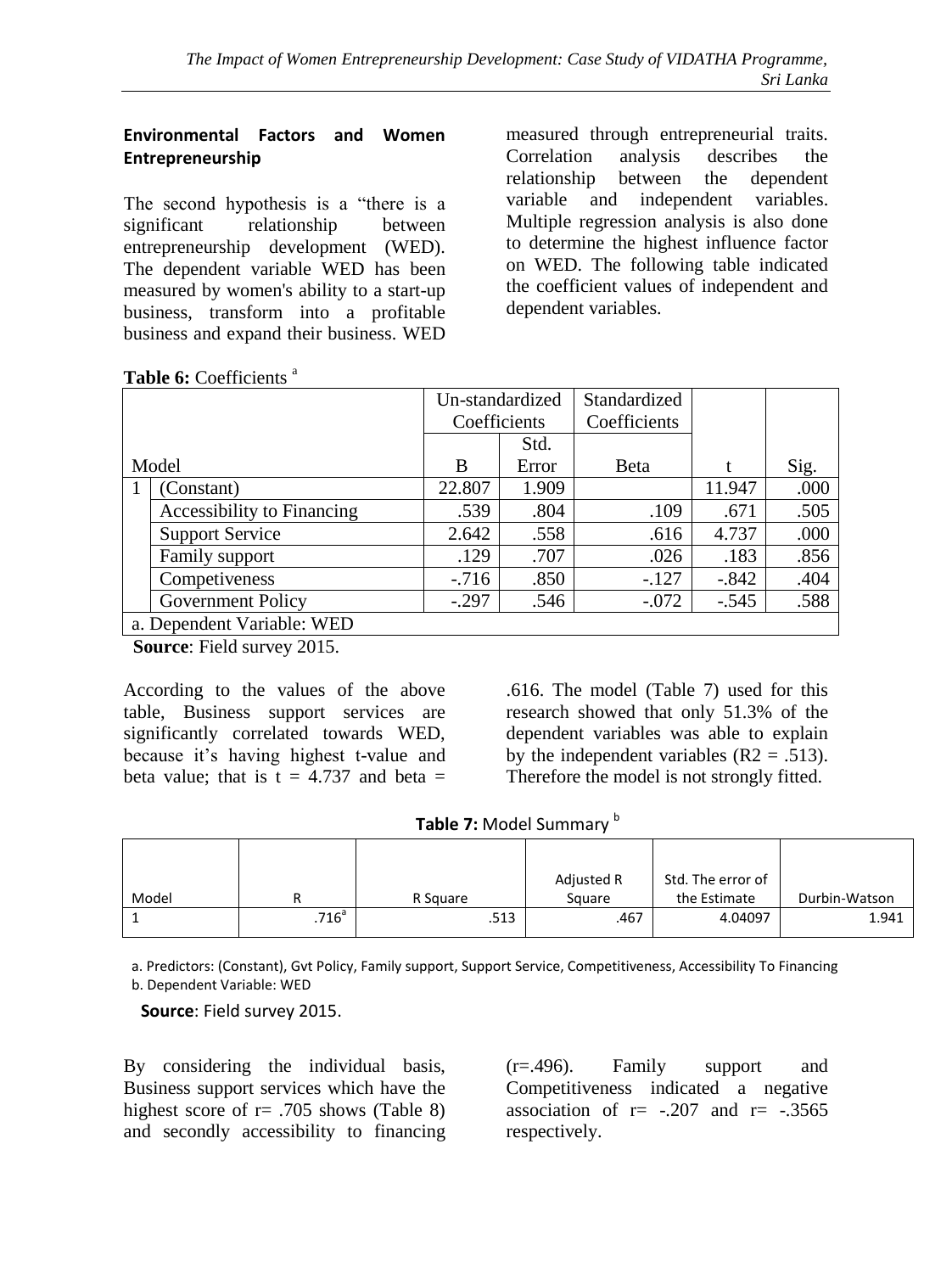|            |              | Accessibility To<br>Financing | Support<br>Service | Family<br>support | Competitiveness | Government<br>Policy |
|------------|--------------|-------------------------------|--------------------|-------------------|-----------------|----------------------|
| <b>WED</b> | Pearson      | .496                          | .705               | $-.207$           | $-.365$         | .234                 |
|            | Correlation  |                               |                    |                   |                 |                      |
|            | Sig.<br>$1-$ | .000                          | .000               | .058              | .002            | .037                 |
|            | tailed)      |                               |                    |                   |                 |                      |

**Table 8:** Correlations between independent variables and Women Entrepreneurship Development

**Source**: Field survey 2015.

#### **4. DISCUSSION**

Women Entrepreneurship Development has been studied from the viewpoint of some environmental factors, such as: financial accessibility, business development support services, family support, competitiveness and government policy. Among all these factors business development support services indicated that significant in terms of WED. The study revealed that there is a positive relationship between entrepreneurial traits and demographic variables because most of women entrepreneurs started their business in age between 20-50 years. This was also consistent with the study of (Ronsdant, 1984), who discovered that most entrepreneurs start their business in the age range of 22 and 55 (Okafor & Mardi, 2010). This study was showed that the relationship between women entrepreneurial traits and environmental factors. It was indicated even though that there is a relationship between two variables, it is not so strong one. Previous studies such as, (Morris  $\tilde{\&}$  Lewis, 1991) (ILO I. L., 2003) (Familoni, 2007) indicated that entrepreneurial traits can be influenced by entrepreneurs environmental either negatively and positively.

# **5. CONCLUSION**

According to the results of this study entrepreneurial development linked with the entrepreneurs' psychological traits and subject to environmental factors that affect the particular business. On the other hand, VIDATHA program is fulfilling link between the R&D institutions and the potential entrepreneurs at the village level. The program has become more popular<br>among technology producers and among technology producers and technology hunters. This program makes the prospective entrepreneurs aware of technologies that are available for commercialization. Also, VIDATHA is trying to promote entrepreneurial culture in the rural community. According to the women entrepreneur's point of view transfer of technologies without financial and marketing support will not make desired outcomes of the programme. Barriers to effective technology transfer have to be overcome. Also, one of the major challenges to be addressed is the dependency of rural community on free social welfare programmes, in order to deliver expected outcomes of VIDATHA.